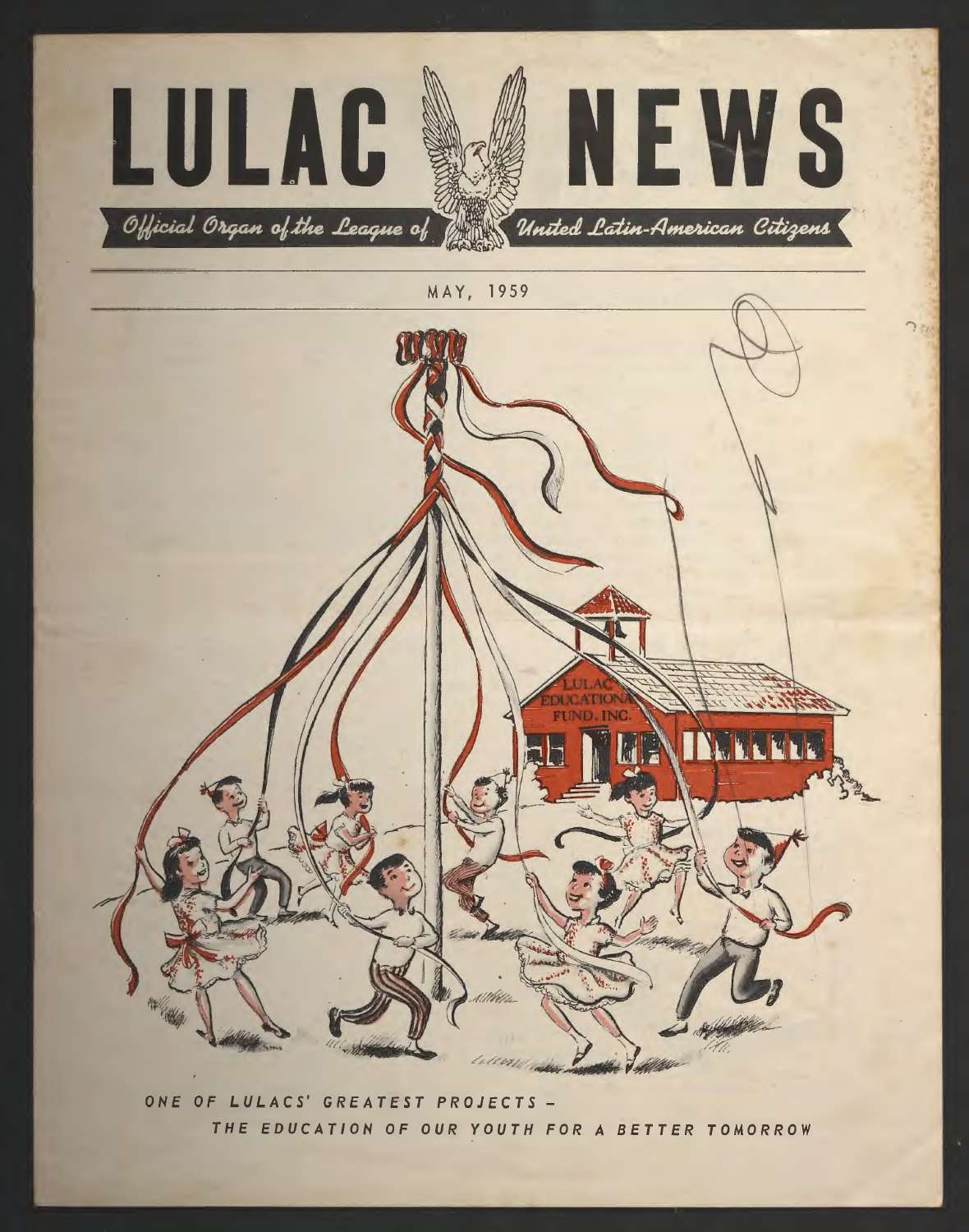



Tony Campos, Nat'! Director of Publicity

## **ST AF F**

## Tony Campos, National Director of Publicity Virginia Ochoa, Business Manager and Editor Vicky Cortez, Distribution Manager

The Lulac News is published monthly by the League of United Latin American Citizens. As the official publication of the League of United Latin American Citizens, this magazine publishes authorized notices and articles regarding the activities and interests of Lulac Councils throughout the United States. Address all communications to Lulac News Office, 504 Southern States Life Bldg., 3402 Montrose Blvd., Houston, Texas.

#### **TABLE OF CONTENTS**

| Editorial  Page 2                       |  |
|-----------------------------------------|--|
| Message of National President Page 3    |  |
|                                         |  |
|                                         |  |
| Mid West Councils in Action  Pages 7, 8 |  |



Come to the National Convention in Chicago this June, we will have many resolutions and amendments presented. In this issue you will find two. Personally I am in favor of the one presented by the Chicago Council No. 288. They propose to have a subscription to LULAC News by every member of LULAC for \$1.50 in order to defray some of the expenses which it takes to put out a good issue of LULAC News. The other amendments deal with the changing of Latin to Loyal in the title League of United Latin American Citizens. I am against *this* amendment. Many of us are of Mexican descent and are proud to be identified as Latin Americans because we are proud of our heritage and are likewise proud to belong to a Latin American organization whether we were born in America or whether our parents came from Mexico.

There will be other resolutions and amendments presented at the National Convention. It *is* imperative that you make an extra effort to be there and decide what your organization shall be called and how we shall continue publishing the LULAC News.

Our National President Don Felix Tijerina has just returned from Chicago, and he tells me that the Convention Committee has certainly gone out of the way to plan many enjoyable activities for all the delegates and members that attend.

## PENAL CODE OF THE STATE OF TEXAS -ARTICLE 299 DUTIES OF PARENTS OR GUARDIAN

"If any parent or person standing in parental relation to a child within the compulsory school attendance ages who is not properly excused from attendance upon school for some exemption provided by law fails to require such child to arcend school regularly for such period as is reqiired by law, ic shall be the duty of the acrendance officer who has jurisdiction in the territory where said parent or person standing in parental relation resides, to warn such person or parent standing in parental relation chat chis law muse immediately complied with, and upon failure of said parent or person standing in parental relation co immediately comply with this law after such warning has been given, the official discharging the duties of the attendance officer shall forthwith file complaint against such person or parent standing in parental relation to said child, which complaint shall be filed in said County Court, or in the Justice Court in the precinct where such parent or guardian resides. Any parent or ocher person standing in parental relation upon conviction for failure to comply with the provi-sions of this law shall be fined for che first offense five dollars, and for che second offense ten dollars, and for each subsequent offense twency-five dollars. Each day chat the said child remains out of said school after warning has been given or after said child has been ordered in school by the Juvenile Court may constitute a separate offense."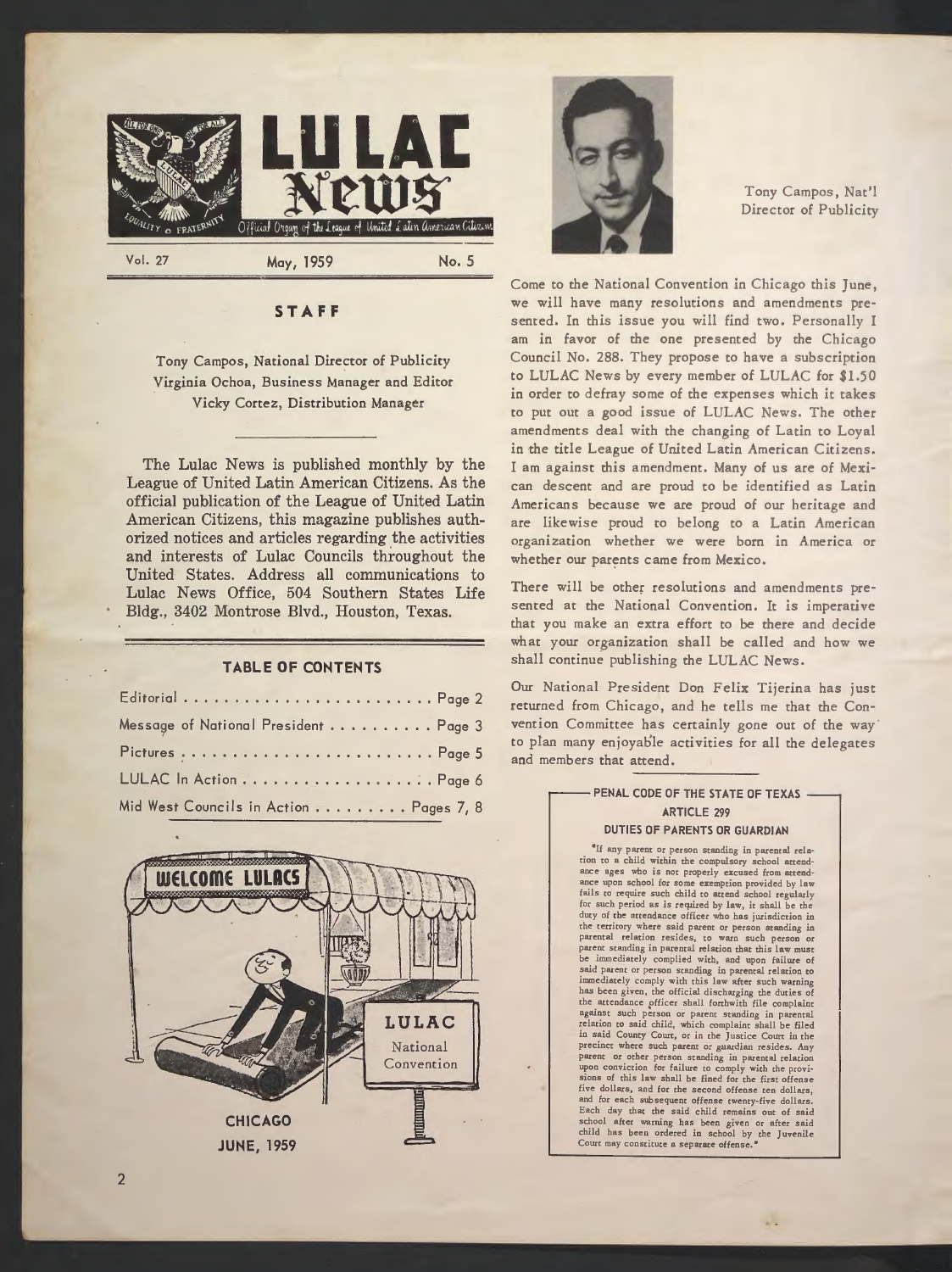

**Felix Tijerina Nat'I President of LULAC** 

# A Message<br>Grom the National President!

- the future of Latin America is in the hands of LULAC  $-$ 

- LULAC and only LULAC can lead the way  $-$ 

My LULAC friends. I have traveled fat this year and I have seen and studied the plight of our Latin American people here in the United States and abroad and I have seen the need for our organization to continue expanding into every city where the Latin American people live. They want and need LULAC, Lets bring them into our fold and share with the toil and sweat that it takes to make LULAC grow.

If you have traveled or read the situation that exists at the present time in Mexico and our other Latin American countries, you will agree with me that LULAC has a job to do and that the future of Latin America is in the hands of LULAC and that LULAC and only LULAC can lead the way.

We have seen how Communism is trying to infiltrate into many of the Latin American Countries and how they have fought them off and kept them from our doors, We saw how our friend Judge Harold Medina also gave us a shining example of democracy in action. We have seen how our neighboring country of Mexico expelled quite a few this year. I believe that it is up to us here in the United States co teach our people the value of freedom and what it means to each one of us.

Freedom has different meaning in different parts of Latin America, For me it means many things. It means the right co choose and follow any religion that I wish. It means the opportunity to pick my friends and my associates. It also means the right to write and talk on any subject of my own choosing. It also means the opportunity to work with such a great organization as the League of United Latin American Citizens and to help those who need of my knowledge and experience. Most of all it means the opportunity and the honor to defend my country in peace and in war. The opportunity to pray and give thanks to our Lord the way that my mother taught me. And last but not least it means the opportunity to partake in the political life of my country. But never forget that with all of this freedom we have a great obligation to our beloved country to serve it every day with honor and dignity.

As members of LULAC, the Latin American countries will look up to us for the right kind of leadership and the much needed advice. They will follow our every step and will listen to our way of freedom. LULAC and only LULAC will be able to show them the way. We have a tremendous job ahead of us.

Keep up your good work and may God crown you with happiness. Lets all work together for a common goal of goodness and prosperity for LULAC. We shall meet in Chicago next month and there we shall bring forth many new projects and programs for the good and welfare of our League. God Bless You,

Felix Tijerina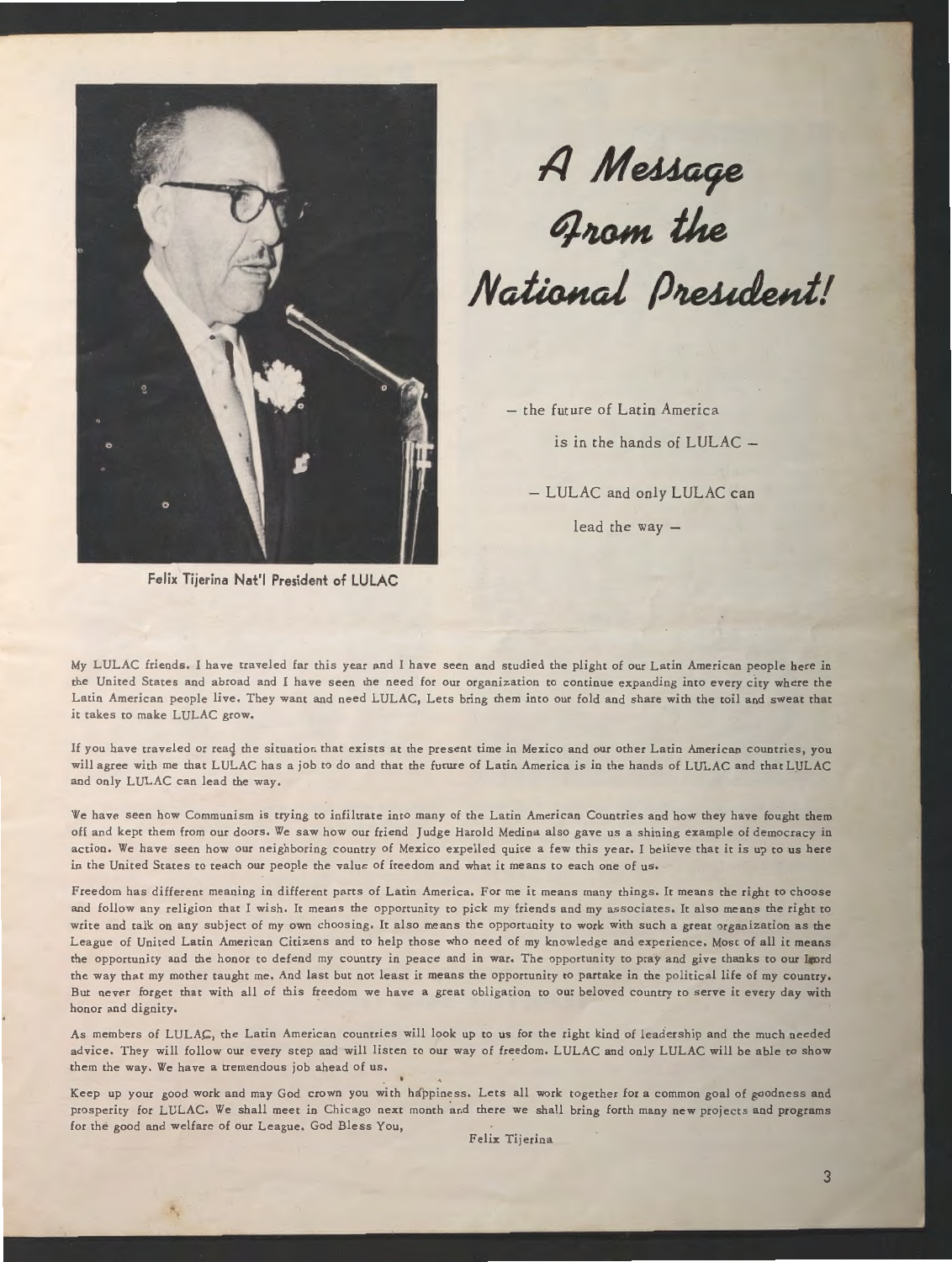

Above we see Miss Anita Capetillo being crowned the Waco LULAC Queen for 1959 by our Nae'! President Don Felix Tijerina. The Waco LULAC Annual George Washington Birthday Ball proved highly successful since \$700.00 was raised by the Waco Council for their Scholarship Fund. Also in the picture we see the Miss Dora Almeida the 1958 Queen.



Original Charter Members of the New York State Pioneer Council sends their Greetings co our National President Don Felix Tijerina.



Speakers at the LULAC Anniversary Banquet of Galesburg, Illinois on February 21st, 1959, Left co right Miss Suzana Pavon, 2nd National Vice President, Father Francis Oman, Mayor Robert Cabeen, LULAC President John O. Lopez, Jesse Bessera, and Manuel Padilla.



Even the snow will not stop our Nac'l Organizer Val Hernandez from traveling in behalf of LULAC. L co R Henry Acosta of Chicago, Victor Gonzales of Roseland, Illinois, Joe Gradeda of N.Y., Val Hernandez of Cicero, Illinois, Francisco Rivera of N.Y. and Bob Rios of Chicago. They paused to view Niagara Falls.

i.

## **HENDERSON DRUG STORE**

**PRESCRIPTION DRUGGISTS** 

**801 BROADWAY DIAL PO 3-4821 LUBBOCK, TEXAS**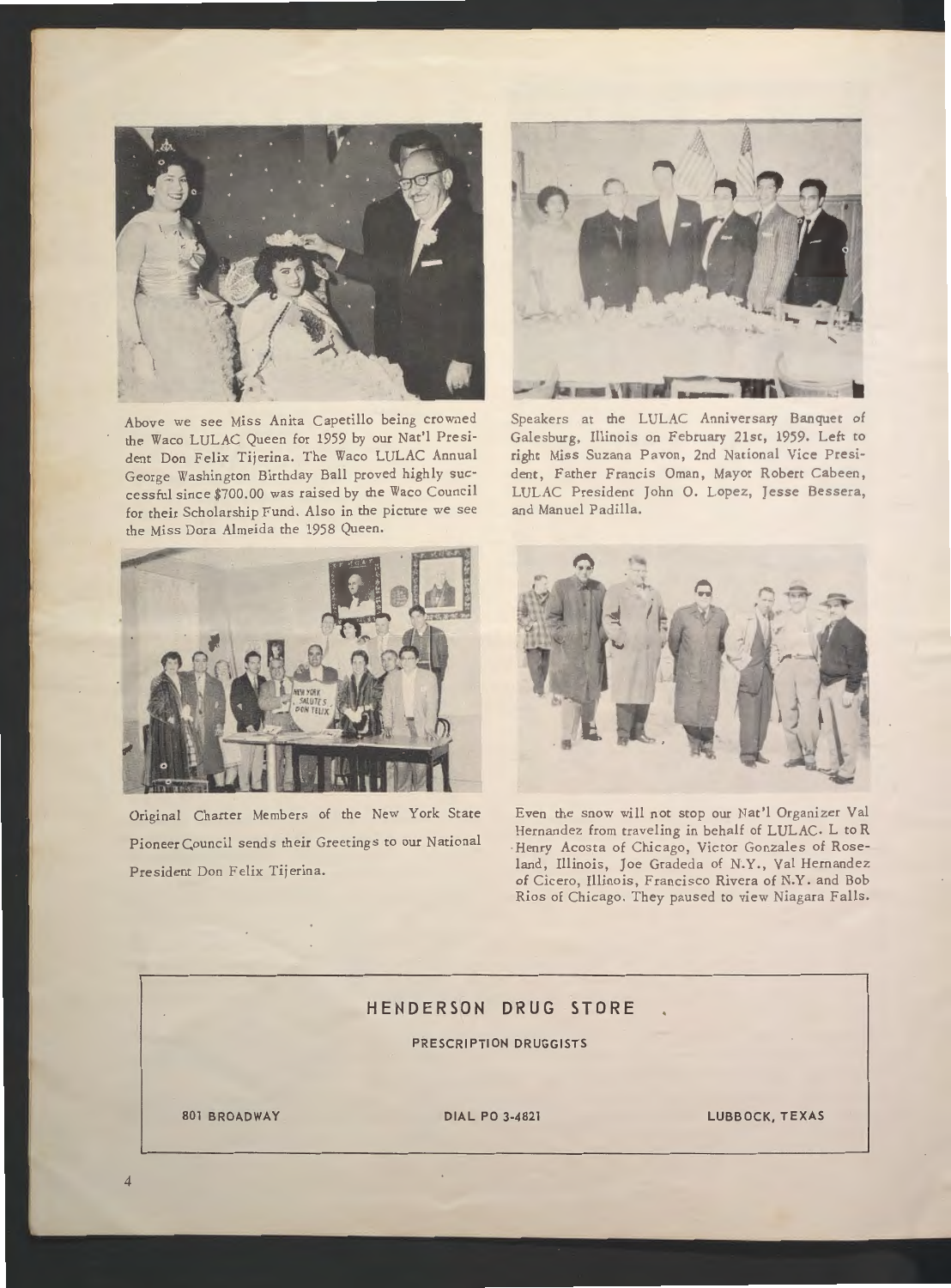

Our Nat'l Organizer Val Hernandez explains the aims and purposes of LULAC to the New York State LULAC members.

I **1** 

> San Antonio, Texas . . . District Organizer Joe Lopez reports that a large representation from the Alamo City will travel to Chicago by train. A reorganizational meeting was recently held in Pearsall, Texas where the dynamic Johnny Solis from San Antonio made a very inspiring talk on LULAC.

> Brownfield, Texas ... Ernest Barton was elected President of the Brownfield LULAC Council. Other members that will serve as officers are Ed Gutierrez as Vice President, Amalia Garcia, Treasurer, Marcos Garcia, Secretary and Jesus Franco, Sgt. Arms. Dr. Armando Duran of Lubbock, Texas and the dynamic Tony Andrews both gave the outstanding points that LULAC is playing in the nation this year.

> San Gabriel, California . . . The San Gabriel LULAC Council is working on "LULAC Toys for Joy" project making toys for the pre-school children of San Gabriel, they collected \$125.00 **for** the March of Dimes, A dance was held to raise funds for their annual Scholarship to be given to a student of San Gabriel High School. Miss Cecilia Gonzales is doing an excellent job as reporter for the council.



DAVID ADAME MEMBER COUNCIL NO. 60 HOUSTON, TEXAS

HAVE YOUR NEXT SUIT TAILOR MADE BY

**DAVID ADAME** 

CALL MA 3 - 5900



Group Picture of the 30th Anniversary LULAC Dinner held in Galesburg, Illinois. A 'Gala Dance was held immediately after the oratory. Susana Pavon, LULAC 2nd Nat'l Vice President made a very good resume on the part the ladies are playing in LULAC around the nation.

El Paso, Texas . . . The District 4 LULAC Convention was held on May 15-17, 1959 at the Hilton Hotel in El Paso, Texas. The Convention was very constructive and was enjoyed by all of the delegates, A large El Paso Delegation will head for Chicago on the 24th of June, Dist, Gov. Paul Andow presided at the El Paso District Convention, William Flores was convention Chairman,

# **LULAC DISTRICT VIII TRAIN SPECIAL TO CHICAGO**

WITH THE NATIONAL CONVENTION ALMOST HERE IT IS TIME THAT THE MEMBERS OF LULAC IN DISTRICT **VIII**  MAKE THEIR RESERVATIONS ON THE SPECIAL CAR OF THE TRAIN GOING OUT OF HOUSTON TO CHICAGO. THE TENTATIVE SCHEDULE IS AS FOLLOWS:

> LEAVE HOUSTON WEDNESDAY 24TH AT 4:15 PM ARRIVE IN CHICAGO THURSDAY 25TH AT 2:00 PM

> LEAVE CHICAGO MONDAY 29TH AT 11:10 AM ARRIVE IN HOUSTON TUESDAY 30TH AT 10:40 AM

Regular Roundtrip Fare is \$65.29 per person. Over 30 persons in the group the fare will be \$47.08 roundcrip. Make your reservations now by writing to David Adame

4130 Law Street Houston 5, Texas Phone MA 3-5900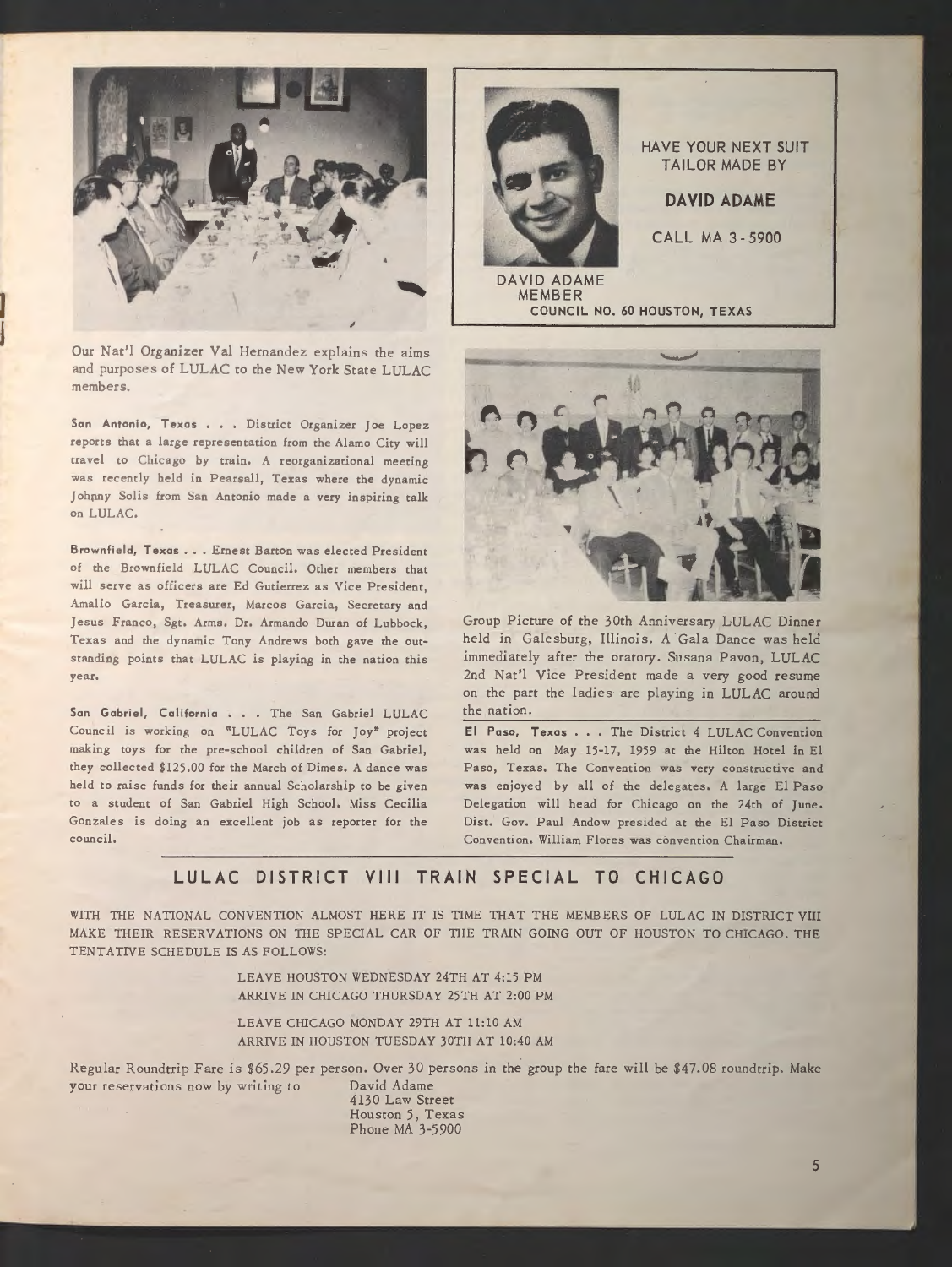## PROPOSED AMENDMENT TO THE NATIONAL CONSTITUTION OF THE LEAGUE OF UNITED LATIN AMERICAN CITIZENS . . . ADOPTED BY CHICAGO LULAC COUNCIL NO. 288, CHICAGO, ILLINOIS

Whereas, the LULAC NEWS monthly magazine is the best media for communicating with the individual members of our growing organization,

Whereas, the National Office is doing excellent work in publishing an issue of LULAC NEWS every month but is in need of funds so that each and every member of our organization can receive LULAC NEWS regularly, NOW, THEREFORE, BE IT RE-SOLVED that Article II, Section 5 (f) of our National Constitution be amended to read as follows:

"Receive a monthly copy of LU LAC NEWS at the particular mailing address designated by the individual members upon payment to the National Office of \$1.50 per one year subscription to said LULAC NEWS."

> S/S Tom Munoz, President Chicago LULAC Council No. 288

S/S Manuel Reyes, Secretary Chicago LULAC Council No. 288

Date Proposed Amendment was Adopted: April 17, 1959

#### CONSTITUTIONAL AMENDMENT RESPECTFULLY SUBMITTED TO THE NATIONAL OFFICE OF THE LEAGUE OF UNITED LATIN AMERICAN CITIZENS TO BE PRESENTED AT THE NATIONAL ASSEMBLY TO MEET IN CHICAGO, ILLINOIS ON JUNE 26 - 29, 1959

Whereas, a group of civic minded citizens met in the year 1929, at a time when people of Spanish descent were not being accorded their legal rights as citizens of this country, and organized into an organization dedicated to establish Christian principles, Americanism and Inter-American understanding and goodwill, and named this organization The League of United Latin American Citizens -

And whereas, this organization through the tireless efforts of its leaders and members spread throughout the State of Texas as well as in other states of the union, and was successful in achieving great improvements in Inter-American understanding and goodwill, and is now recognized as one of the outstanding civic organizations in this country,

·And whereas, the constitution of this organization has been amended to allow people of other than Spanish descent to join and become part of - this organization, but the name League of United Latin American Citizens has been retained, thus deterring good prospective members from joining,

And whereas, this organization which has so strongly and zealously fought against intra-racial segregation since its inception, is now bearing a name that implies that it is an organization open to membership and composed only of people of Spanish descent, segregating themselves in an organization that is in reality open to anyone for membership and that it stands against the principles of intra-racial segregation,

And whereas, our country is now being challenged in its position as the leader of the free world by a country where the principles of democracy are unknown, and where the rights and liberties of the individual do not - exist, and our country finds itself in a position of demanding the loyalty to its citizenship in order to preserve the liberties that we have so bravely fought for,

And whereas the word "Loyal" expresses the caliber of people of our organization, and whereas the words "Loyal American Citizens" are synonymous with the members of our organization,

Be it therefore resolved, that the constitution of the League of United Latin American Citizens be amended, so as to substitute the - word "Loyal" for the word "Latin" in our organization's name, and that our organization henceforth be called "The League of United Loyal - American Citizens".

Respectfully submitted this 25th day of April, 1959

McAllen Council No. 327 McAllen, Texas

S/S Arturo J. Garcia, President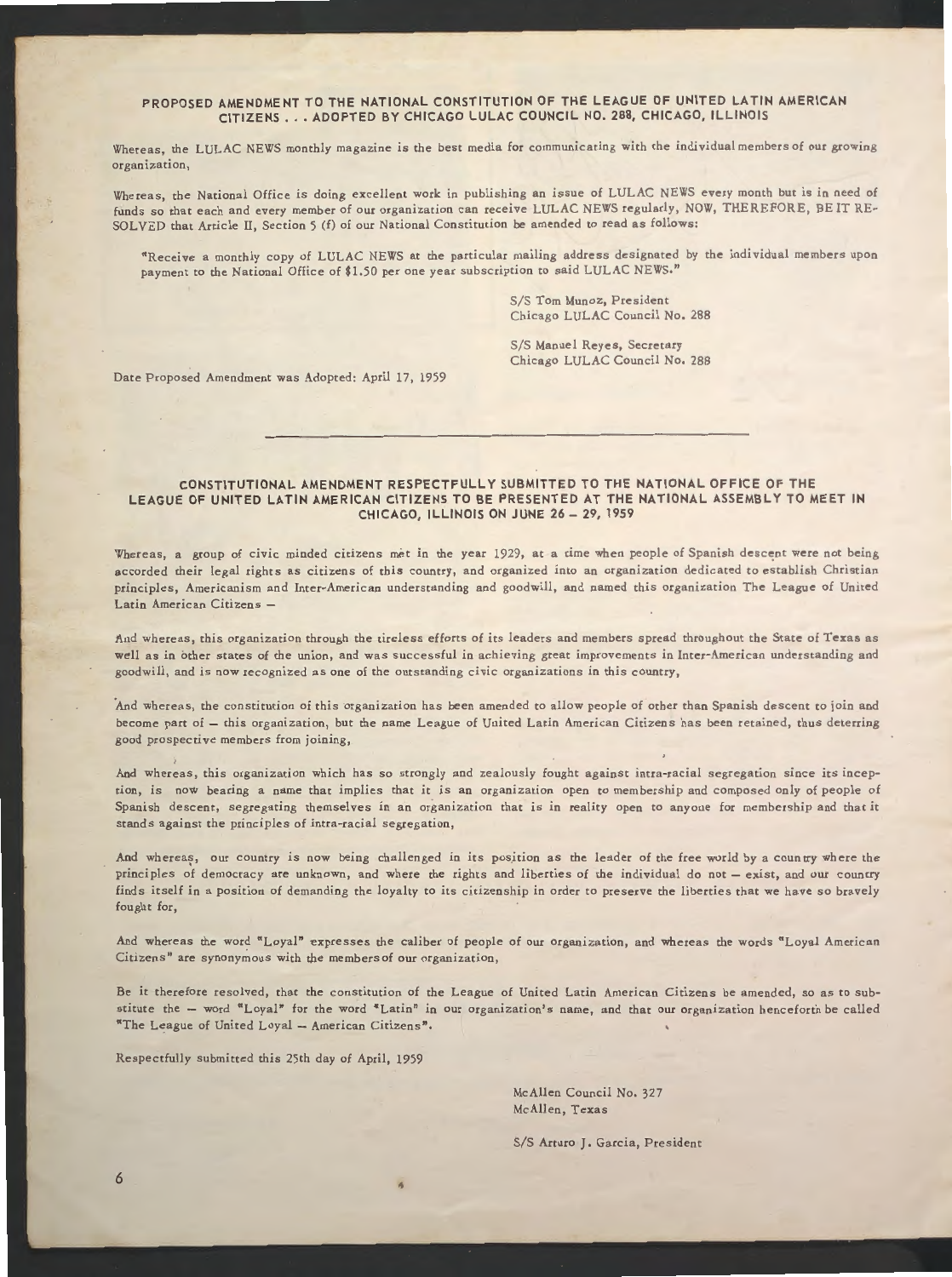

Above we saw our National President Don Felix Tijerina and Felix Tijerina Jr. as they visit Chicago and the surrounding area during his recent trip to the Midwest LULAC Region. Our National President attended the Indiana LULAC Regional Convention on April 25, 1959.



Above we see our Nat'l Organizer giving the oath of office to the newly elected LULAC Regional Governor of New York the Hon. Francisco Rivera of Lackawanna, N. Y. An invitation was extended co our Nac'l President to attend the New York installation presently.

## LULAC IN ACTION

Galesburg, Illinois . . . . On Feb. 14, 1959, Mayor Robert Cabeen of Galesburg, Illinois proclaimed the week of Feb, 14th to the 21st, as LULAC Week in Galesburg. In the Proclamation, Mayor Cabeen noted the contributions made by LULAC to better relations of all Latin American Citizens in the city of Galesburg. A gala banquet climaxed LULAC in Galesburg.

Ft. Madison, lowa . . . . The LULAC State Convention of Iowa will be held on May 30th, 1959 at the Sacred Heart School in Ft, Madison, Iowa. Iowa LULAC Regional Governor Jesse Mosqueda will preside over the convention. Council No. 304 of Ft. Madison will host the many LULAC visitors from the State of Iowa.

St. Paul, Minnesota . . . LULAC Regional Governor George Galvin of Sc. Paul expresses his appreciation to the Sc. Paul LULAC membership for the successful Scholarship dance recently held at the Lux Hall in St. Paul. The St, Paul council is new in LULAC and especially in the State of Minnesota but they are looking at the future with confidence. A large delegation from Minnesota will attend the LULAC Nac'l Convention in Chicago this coming June, Two new LULAC Councils were recently organized, the Albert Lea Council and the Sc. Paul Ladies Council.

Austin, Texas . . . On April 23rd 1959, the House of Representatives by a vote of 118 to 27 approved House Bill No. 51 which provided for a pre-school program for non-English speaking children. This program which was endorsed by the Laredo LULAC Nat'l Convention and which has the support of many educators, will go a long way cowards getting the small child from the non-English speaking home off on the right foot in his educational career.

Des Moines, Iowa... The Des Moines LULAC Councils have joined together in order to grant its first college scholarship award co some deserving student of Mexican descent, A very succesful dance was held on April 24, 1959 for this worthy project.

Chicago, Illinois ••• LULAC Regional Governor of Illinois, Honoracus Lopez has called a LULAC State Convention for Illinois for May 24, 1959, The Convention will take place at the Mirador Restaurant located at 810-12 West Roosevelt Road, Chicago, Illinois.

Beaumont, Texas . . . LULAC District Governor Robert Hernandez has called a District Convention for May in Beaumont, Texas. A large delegation from the Beaumont area will attend the Chicago LULAC Nat'l Convention in June.

San Antonio, Texas . . . LULAC Council No. 187 of San Antonio are planning a supper at the Mission County Park this coming summer. A delegation from Council No. 187 will attend the National Convention in Chicago.